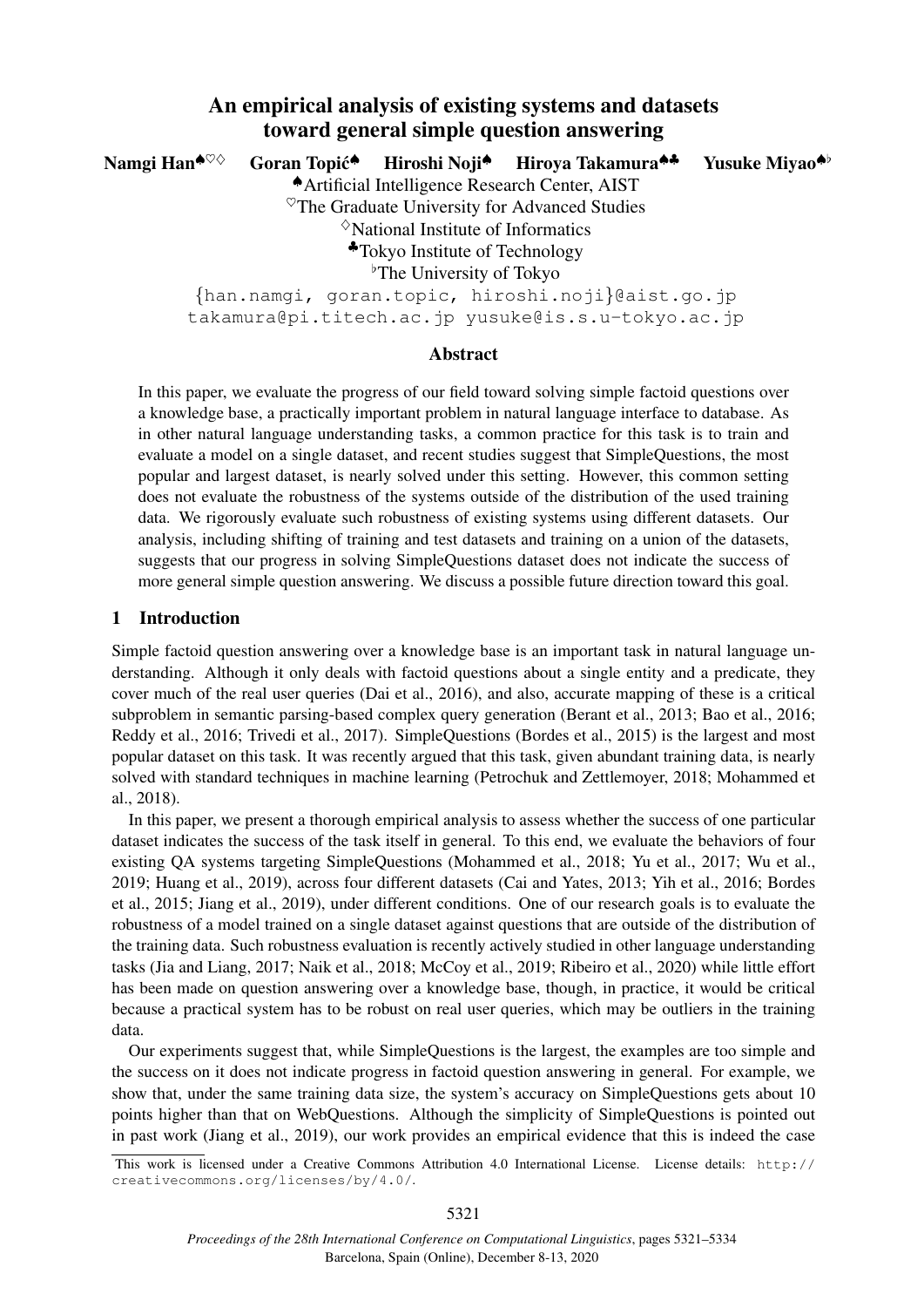with a careful comparison and manual analysis using the standardized datasets. Given our analysis, we suggest two possible future directions. One is to invent a clever novel data creation method that would be scalable while avoiding bias as much as possible. In this respect, we point out that a recent attempt by FreebaseQA (Jiang et al., 2019) is not successful, and that significant bias still exists. Another is to exploit useful information from the large dataset of SimpleQuestions in a better way. In the last analysis, we demonstrate that a simple approach of training on a union of the datasets (Talmor and Berant, 2019) is not satisfactory toward this end, calling for a more sophisticated method of exploiting useful features across datasets effectively.

# 2 Datasets

We use four QA datasets over a knowledge base (KB) as our target datasets. These datasets were selected because they share a common KB (Freebase), and a large portion of each dataset comprises of factoid questions, which are the main focus of this paper. A factoid question asks a single fact, or a triple (subject, predicate, object) on a KB, where the object corresponds to the answer. For example, "Which country is Albert Bolender from?" corresponds to a fact (Albert\_Bolender, people.person.nationality, ?), where the placeholder found in the KB is the target object, which is United\_States.

Free 917 (Cai and Yates, 2013) This is the first dataset for machine learning-based semantic parsing over Freebase. It contains 917 questions on a subset of Freebase, called *Freebase Commons*, covering 81 domains. Berant et al. (2013) find that each question tends to contain words that are directly related to the target Freebase predicate. An example is "*What genre of music is B12?*", for which the gold predicate is music.artist.genre. We use an annotated Free917 dataset by Bast and Haussmann  $(2015)^1$ 

WebQSP (Yih et al., 2016) This is an extension of WebQuestions (Berant et al., 2013) with gold SPARQL query on each question, which is missing in the original dataset. Aiming at creating more natural questions than Free917, each question is derived from the Google Suggest API, followed by filtering by crowd workers. Consequently, the authors observe a larger divergence between the question words and predicates, such as "*What music did Beethoven compose?*", for the aforementioned predicate music.artist.genre. This dataset contains 4,737 questions.

SimpleQuestions (Bordes et al., 2015) This is the largest dataset in our experiments, containing over 100,000 questions answerable by a single fact. Contrary to WebQuestions, each question in this dataset is created from a sampled fact in Freebase, which is then verbalized and paraphrased by a crowd worker. Possibly due to this procedure starting from a KB fact, we find that, as in Free917, this dataset also tends to verbalize a predicate with directly related terms, such as "*What type of music* . . .*?*" for music.artist.genre.<sup>2</sup> This approach eases the collection of a lot of data and is popular in data creation for semantic parsing (Wang et al., 2015; Trivedi et al., 2017; Talmor and Berant, 2018). However, we will see in Section 4.3 that it also tends to introduce certain biases, which affect models' generalization. The authors also define a subset of Freebase called FB2M that covers 2M entities and 5K predicates, including all entities appearing in WebQuestions, and create all questions from this subset.

FreebaseOA (Jiang et al., 2019) This is the latest dataset aiming at more difficult factoid questions than SimpleQuestions while maintaining the scale of data size. Specifically, the questions in this dataset are first sampled from TriviaQA (Joshi et al., 2017) and then filtered by heuristics to collect factoid questions answerable on Freebase. Although the authors argue that their procedure reliably eliminates non-factoid questions, we find several problems in this dataset, which we describe in Section 4.2.

# 2.1 Preprocessing

Apart from the difference in construction methods, the four datasets additionally differ based on (1) whether they contain non-factoid questions and (2) the assumed subset of Freebase. Because we aim

<sup>1</sup>https://github.com/ad-freiburg/aqqu

 $2$ Cai and Yates (2013) only mention that questions are written by two native English speakers and do not state whether they access to a predicate when writing questions, but we find two datasets are similar in this respect.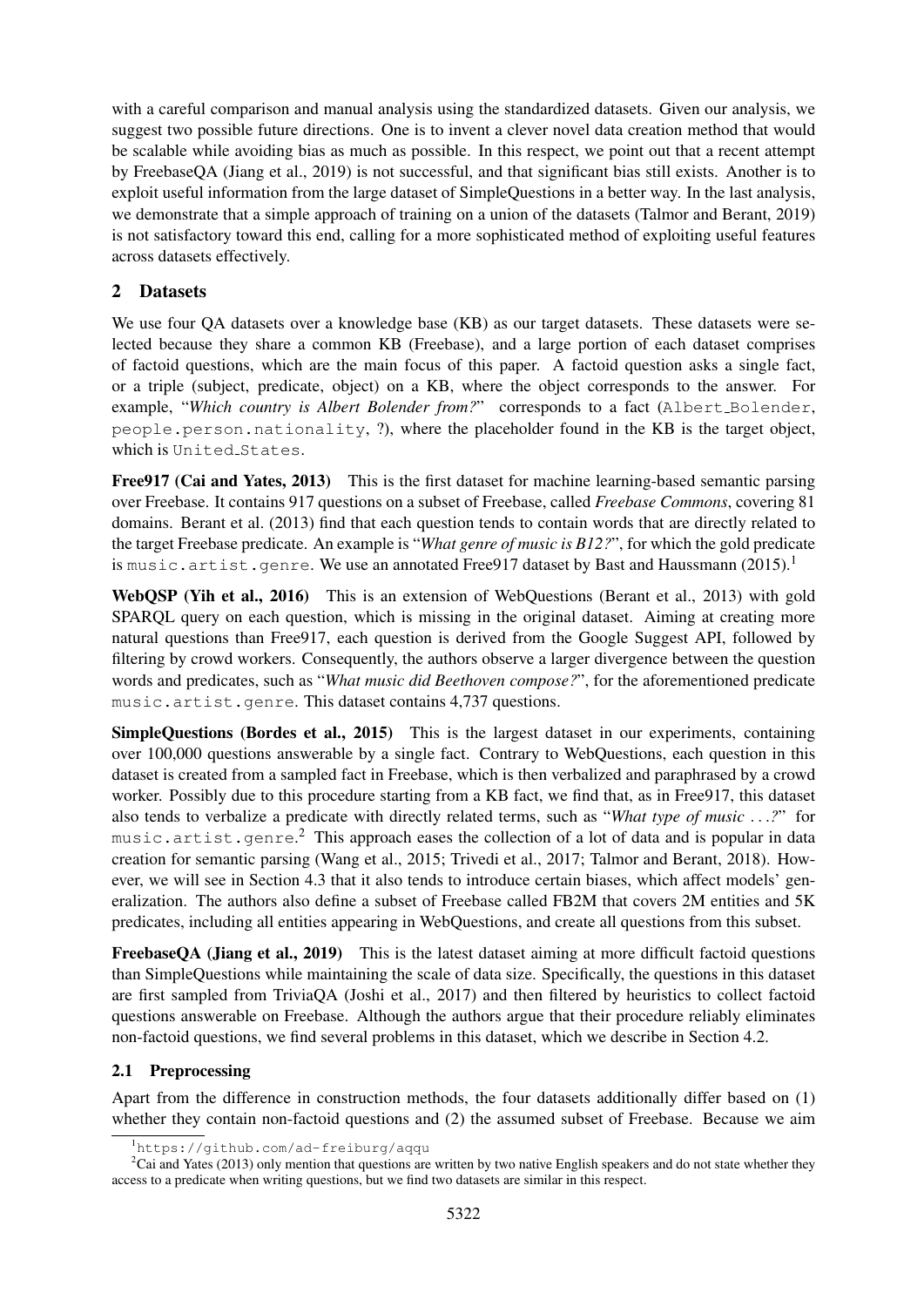| <b>Dataset</b>         | Original |        | One triple questions |          |        | Answerable by FB2M |          |        |        |
|------------------------|----------|--------|----------------------|----------|--------|--------------------|----------|--------|--------|
|                        | Training | Valid  | Test                 | Training | Valid  | Test               | Training | Valid  | Test   |
| Free917                | 512      | 129    | 276                  |          |        | 637                |          |        | 347    |
| WebOSP                 | 2.478    | 620    | .639                 | 1.350    | 338    | 915                | 1.292    | 323    | 861    |
| <b>SimpleQuestions</b> | 75.910   | 10.845 | 21,687               | 75.910   | 10.845 | 21.687             | 75.895   | 10.843 | 21,680 |
| FreebaseOA             | 20.358   | 3.994  | 3.996                | 13.495   | 2.660  | 2.677              | 10.427   | 2.048  | 2.102  |

Table 1: Data statistics after preprocessing (number of examples). We use "Answerable by FB2M" subset in this paper. Since Free917 is small, we use the entire dataset as the test set.

| Training | <b>Validation</b> | # of questions     | <b>Training</b> | <b>Validation</b> | # of questions | Training  | <b>Validation</b> | # of questions   |
|----------|-------------------|--------------------|-----------------|-------------------|----------------|-----------|-------------------|------------------|
| FBO      | FBO               | 71 ( $3.47\%$ ) SO |                 | <b>FBO</b>        | $137(6.69\%)$  | <b>WO</b> | FBO               | $1,068(52.15\%)$ |
|          | SO                | 2,582(23.87%)      |                 | SO.               | 71 ( 0.66%)    |           | SO                | $6,862(63.45\%)$ |
|          | WО                | 52 (16.15%)        |                 | WО                | $19(5.90\%)$   |           | WО                | 26(.8.07%)       |

Table 2: Numbers of examples with unseen relations across one training set and one validation set. The number in a bracket denotes a ratio in the validation split. For example, 71 (3.47%) examples in the valid set of FBQ contain relations not appearing in the training set of FBQ.

to evaluate the behavior of a single model across these four datasets, we perform some preprocessing on each dataset to eliminate those factors. Specifically, from all datasets, we filter questions that do not match the domain of SimpleQuestions; that is, we remove the questions that involve a multi-hop path or multi constraints, such as "*What character did Natalie Portman play in Star Wars?*" in WebQSP, and questions with entities or predicates that are outside of FB2M. Table 1 shows the resulting statistics of each dataset.<sup>3</sup> Unfortunately, because this procedure makes Free 917 too small, we use the entire dataset as the test set. Following Berant et al. (2013), we take 20% of the training split as the validation split for WebQSP. We abbreviate these four datasets as F917, FBQ, WQ, and SQ, respectively.

Table 2 summarizes how much of the predicates in one dataset (valid split) are unseen (i.e., zero-shot) in another dataset (training split). Since zero-shot prediction is hard (Wu et al., 2019), we use these as a rough estimate on the difficulty of an experiment in Section 4.

### 3 Systems

Now we describe four systems that we compare across the datasets. Since we only deal with single fact questions in this paper, all questions can be answered by correctly predicting a subject entity e and a relation  $r$  on the KB. To search for the best pair, all systems in this paper employ a pipeline, which is comprised of three different submodules below:

- 1. entity linking, which outputs a set of candidate subject entities  $\{e\}$ ;
- 2. relation prediction, which outputs a set of candidate predicates  $\{r\}$ ; and
- 3. query generation, which finds the best  $(\hat{e}, \hat{r})$  pair by reranking the candidate pairs.

While some earlier systems, such as Bordes et al. (2015), employ a different approach, their accuracies are not state-of-the-art. We do not include these in our experiments.

The systems differ in each submodule. There are also some minor variations in pipeline constructions. We select the four target systems considering their high accuracies on SimpleQuestions, as well as the availability of the code.<sup>4</sup>

**BuboQA** (Mohammed et al.,  $2018$ )<sup>5</sup> In this system, both entity linking and relation prediction are modeled with simple classifiers. Despite its simplicity, this approach outperforms several more complex

 $3$ The reason for the decrease in the first step for FreebaseQA is that it contains two-hop questions involving a mediator node in Freebase, which we exclude from the target.

<sup>&</sup>lt;sup>4</sup>When searching for open software, we often found that many systems along with a paper are not self-contained; in particular, they often are missing an entity linking module. This is especially the case for systems targeting WebQustions, for which many systems rely on the outputs of the entity linker used in Yih et al. (2015) and found in https: //github.com/scottyih/STAGG, while the entity linker itself is not available.

<sup>5</sup>https://github.com/castorini/BuboQA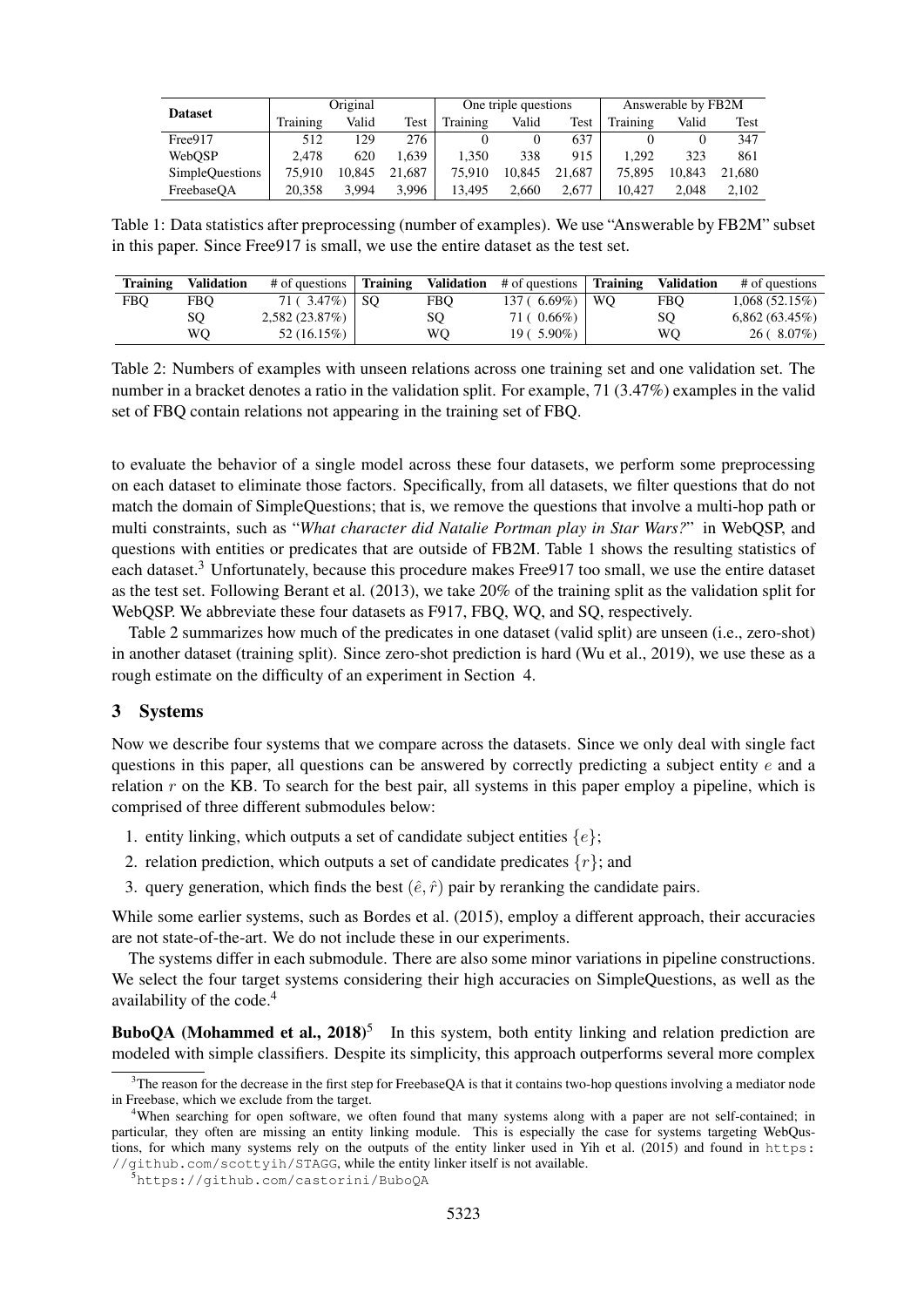architectures (Bordes et al., 2015; Yin et al., 2016). Specifically, for entity linking, a trained LSTM first detects the entity spans, which are then heuristically mapped to the candidate KB entities and scored with the Levenshtein distance to the canonical entity label. Relation prediction is performed independently by another classifier on top of a different LSTM. Finally, the best combination of  $(\hat{e}, \hat{r})$  is found according to a weighted sum of these two module scores.<sup>6</sup> This is an extension of an even simpler baseline of Ture and Jojic (2017), and a similar approach is employed in Petrochuk and Zettlemoyer (2018).

Note that this system treats relation prediction as classification among the predicates appearing in the training data. This means that it cannot solve zero-shot relation prediction, which occurs to some extent especially in the dataset transfer experiment (Section 4.3). On the other hand, the other three systems theoretically can handle them, as described in the following.

Hierarchical Residual BiLSTM (HR-BiLSTM) (Yu et al., 2017) On this system (and the next, KBQA-Adapter), relation prediction is performed differently, not by classification on a fixed set of relations, but by mapping on a shared embedding space for KB relations and texts. This model simply encodes both question tokens and relation tokens (e.g., "*music artist genre*" for music.artist.genre) by different encoders. Relation candidates are then ranked by cosine similarity between the outputs of two encoders. This method allows us to calculate the score of an unseen relation. For this system, since Yu et al. (2017) do not release their code, we use the implementation by Wu et al. (2019). Unfortunately, this implementation only includes the relation prediction module rather than the full pipeline. We thus try to reproduce the pipeline described in Yu et al. (2017), using the entity linking module of BuboQA. See Appendix A for details. We use the same pipeline for KBQA-Adapter.

**KBOA-Adapter (Wu et al., 2019)<sup>7</sup>** This is an improvement to HR-BiLSTM with an additional adversarial adapter coupled with the relation encoder. The motivation of this adapter is to improve the zero-shot relation prediction performance. To this end, the adapter receives a relation embedding for r provided by KG embeddings, which is JointNRE (Han et al., 2018), transforming it to an embedding space where unseen relations can be handled properly. We employ the same pipeline with the BuboQA entity linker for this system.

Knowledge Embedding-based QA (KEQA) (Huang et al.,  $2019$ )<sup>8</sup> This system also builds on an external knowledge graph embedding, TransE (Bordes et al., 2013), which is used as the more direct and central part in the system. Given a knowledge graph embedding, which is fixed, this model tries to map each question into an entity embedding  $\hat{e}$  and relation embedding  $\hat{r}$ , using separate LSTMs. We expect  $\hat{e}$  to be close to the gold node embedding in the graph and  $\hat{r}$  to the gold relation embedding. Also, we would expect that the transition defined by the embedding model (e.g., addition for TransE),  $f(\hat{\mathbf{e}}, \hat{\mathbf{r}})$ , will get close to the answer node embedding. The query generation step of the system selects the  $(\hat{e}, \hat{r}, \hat{o})$ triple based on this intuition, by minimizing the summed distances from embeddings corresponding to  $\hat{e}$ ,  $\hat{r}$ , and  $\hat{o}$  to the obtained encoded embeddings.

Settings and Notes<sup>9</sup> For all models, we employ the best architectures and hyperparameters reported in the paper or a related document. For the first three systems, we set the number of entity linking outputs as 50, and that of relation prediction as 5, which are the default settings for BuboQA. Note also that these three systems share the same entity linking module of BuboQA. For evaluation, following the standard practice of SimpleQuestions, we evaluate the accuracy of predicted (subject, predicate) pairs.

# 4 Experiments

# 4.1 Results when trained on single datasets

Here, we evaluate different models (Section 3) primarily suggested to solve SimpleQuestions across the normalized datasets (Section 2). In addition to the standard experiment on a single dataset, we also

 $6$ Although the paper mentions that the two scores are multiplied, in the implementation they are summed with fixed weights. <sup>7</sup>https://github.com/wudapeng268/KBQA-Adapter

<sup>8</sup>https://github.com/xhuang31/KEQA\_WSDM19

<sup>9</sup>You can find the code used in our experiments at https://github.com/aistairc/simple-qa-analysis.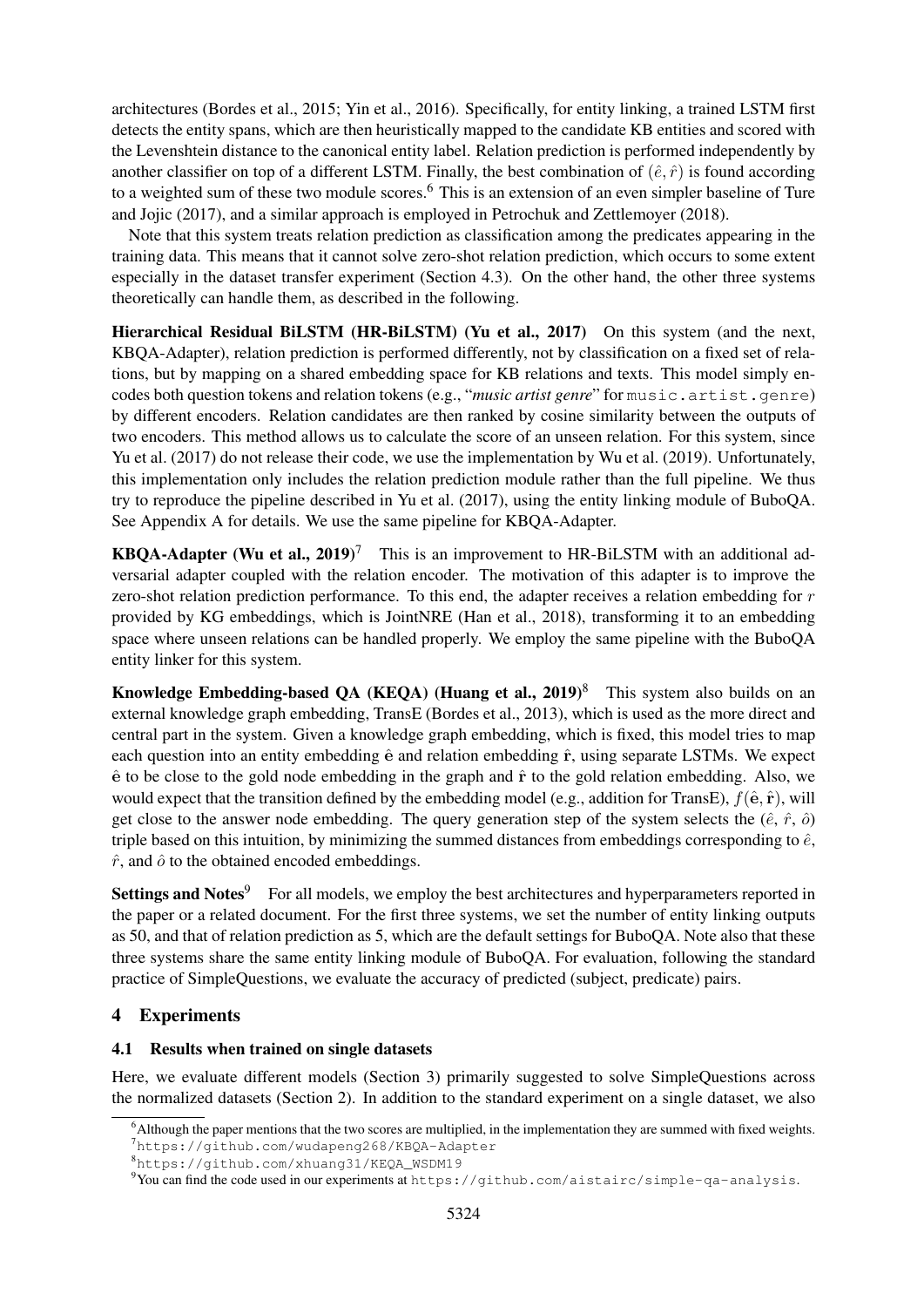| <b>Training dataset</b> | <b>Test dataset</b> | <b>BuboQA</b> | HR-BiLSTM | KBQA-Adapter | <b>KEQA</b> |
|-------------------------|---------------------|---------------|-----------|--------------|-------------|
| <b>FBQ</b>              | F917                | 17.29         | 36.31     | 35.73        | 36.02       |
|                         | <b>FBQ</b>          | 38.25         | 28.40     | 28.78        | 28.73       |
|                         | SQ                  | 23.77         | 38.55     | 39.19        | 42.97       |
|                         | WQ                  | 29.10         | 30.27     | 31.43        | 33.18       |
| SQ                      | F917                | 40.92         | 56.20     | 59.37        | 45.24       |
|                         | <b>FBQ</b>          | 20.08         | 17.84     | 18.13        | 14.03       |
|                         | SQ                  | 74.81         | 72.30     | 72.01        | 75.35       |
|                         | WQ                  | 41.79         | 35.27     | 36.32        | 40.40       |
| WQ                      | F917                | 12.68         | 29.97     | 29.39        | 32.85       |
|                         | <b>FBQ</b>          | 7.94          | 7.61      | 8.37         | 8.90        |
|                         | SQ                  | 16.46         | 33.18     | 35.32        | 38.01       |
|                         | WQ                  | 61.23         | 49.94     | 49.36        | 65.19       |

Table 3: Comparison of top-1 accuracies across datasets (on the test set). The bold value denotes the highest accuracy in each row.

provide an experiment across two datasets, where we train a model on one dataset and test on another. We are interested in this setting, because in a practical scenario, there might be a gap between the distribution of training data, which depends on the way the data was created, and that of test data, which would be real user queries. For example, as we saw in Section 2, the data creation of SimpleQuestions allows collecting a lot of data easily while the data distribution of WebQuestions may match the distribution in the wild. We evaluate these models' robustness to the shift of data distributions.

Table 3 summarizes the main results on the test data. The grey rows correspond to the single dataset settings. Comparing these three rows, the accuracies on FBQ and WQ are consistently lower than SQ, suggesting that FBQ and WQ have some data characteristics that cause difficulties for the current models, which we inspect in detail in Section 4.2. When evaluated on a different dataset, which we call dataset transfer in the following, the accuracies degrade even more. Note that F917 is used as a test-only dataset (Section 2), and the accuracy on it is relatively high when trained on SQ. As we discussed in Section 2, SQ and F917 are somewhat similar. This suggests that, as can be expected, the accuracies on this transfer setting are affected by some notion of distance between datasets and the current models are quite sensitive to it. We will analyze in Section 4.3 what exactly is the main cause of these degradations.

# 4.2 What makes WebQSP and FreebaseQA more difficult?

WQ and FBQ are more challenging than SQ according to Table 3 (gray rows). Understanding the cause of this difficulty is important because it directly relates to the remaining challenges in solving factoid questions in general. We test several possibilities including the dataset quality to reach an accurate answer.

Upperbounds due to the ambiguity are not the reason Petrochuk and Zettlemoyer (2018) find that the upperbound accuracy of SQ is around 83% due to the inherent ambiguity in the data; e.g., given a question "*who wrote gulliver's travels?*", there is more than one equally plausible interpretation since there are multiple entities for *guliver's travels* such as the book, TV miniseries, and films, all of which could be compatible with "*who wrote* . . .*?*". To test the possibility that lower accuracies on WQ and FBQ are due to even more severe ambiguity in the data, we perform the same analysis on FBQ and WQ, finding that the upperbounds are 86.85% for WQ and 84.16% for FBQ, respectively, which are comparable to SQ. This rejects the possibility that the upperbounds for these two datasets are low.

Quality of FreebaseQA is not high Inspecting datasets, we find that some questions in FBQ are not a factoid question, such as "*What is the highest volcano in Africa?*", which requires an aggregate operation but the gold subject and predicate are just (Africa, location.contains). We suspect that these questions remain in FBQ due to noisy filtering from unrestricted questions, which only assesses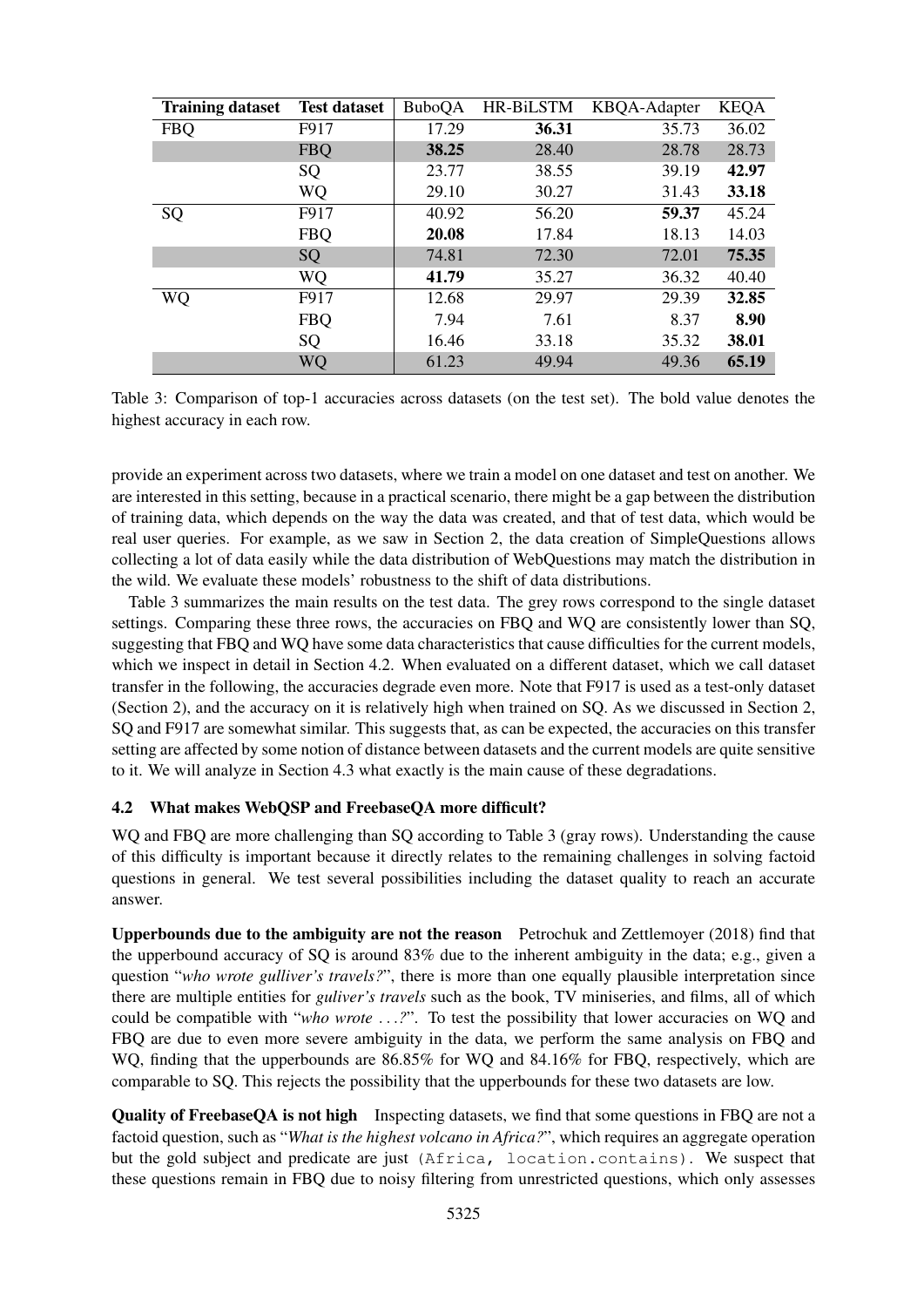| Label      | F917 | <b>FBO</b> | SО | WO |
|------------|------|------------|----|----|
| impossible |      | 13         |    |    |
| notsimple  | 0    | 15         | 5  |    |
| badgold    | 0    | 12         |    | 5  |
| multisubj  |      | 9          |    |    |
| multirel   |      |            | 2  |    |
| other      | 0    |            | 3  |    |
| okay       |      |            |    |    |

Table 4: Labeling results on random 100 questions from the validation split for each dataset.

| Label      | <b>Example</b>                               | <b>Details</b>                                                |
|------------|----------------------------------------------|---------------------------------------------------------------|
| impossible | In the musical Annie, what is Orphan Annie's | There is no identifier for Annie's dog in FB2M.               |
|            | dog called?                                  |                                                               |
| notsimple  | What is the highest peak on Dartmoor?        | The highest cannot be evaluated in a single triple.           |
| badgold    | Where was Princess Leia raised?              | The gold relation is place of birth, but Leia was             |
|            |                                              | raised elsewhere since infancy.                               |
| multisubj  | Who wrote the novels "Berlin Game", "Mexico" | Berlin Game, Mexico Set, and London Match can all             |
|            | Set" and "London Match"?                     | derive the correct answer.                                    |
| multirel   | Where is South Salt Lake, Utah located?      | Both <i>location.hud_county_place.county</i> and <i>loca-</i> |
|            |                                              | <i>tion.location.containedby</i> can be the correct relation. |
| other      | What operating system uses ssh file transfer | Not operating systems, but sshftp programs use sshftp.        |
|            | protocol?                                    |                                                               |
|            |                                              |                                                               |

Table 5: Examples for the labels used in Table 4.

the path from a subject to an object with little care for additional constraints. The overall quality might be exacerbated by a reliance on non-experts (crowds) for the final assessment.

To quantify how much of the examples are problematic, we sample 100 questions from the validation split on each dataset and categorize them with the labels defined in Table 5. Table 4 is the result. For this labeling, *impossible, notsimple*, and *badgold* labels indicate non-faithful (question, gold label) pairs as in the above example, while *multisubj* and *multirel* are rather the problems due to the evaluation method, because they mean that there are multiple correct labels while the current evaluation only allows a gold one. From Table 4, we can see that 40% of questions in FBQ are non-faithful, much higher than the other datasets. From this result, we argue that lower accuracies on FBQ are not due to the true difficulty as factoid questions, but rather due to the undesirable complexity incurred by an inaccurate data creation process. Considering this problem, we will pay little attention to this dataset in the following analysis.

Data size does not account for the gap between WQ and SQ One major difference between SQ and WQ is the training data size (Table 1), with SQ being roughly 60 times larger. Is this data size the main source of the performance gap seen in Table 3? Or, is it due to the inherent complexity of WQ compared to SQ? To answer this question, we compare SQ and WQ eliminating the data size effects, by preparing a smaller SQ dataset, which has an equal size as WQ. When sampling data from SQ, we only sample examples with predicates that appear in the corresponding split of WQ. We also keep the ratio of unseen relations in the validation split as roughly 8%, the same as WQ (Table 2). We create 10 different subsets of SQ and report the average accuracies on them. We evaluate the systems on the validation splits.

In Table 6, we summarize the scores of BuboQA and KEQA, which perform better on original SQ and WO in Table 3. Interestingly, the accuracies on small-sized SO are the same level as those of the original dataset. This indicates that the main factor causing the performance gap between WQ and SQ is not the data size, but the complexity or the inherent difficulty of the dataset, which we inspect next.

Entity linking is challenging Among the three steps in the systems (Section 3), we hypothesize that relation prediction is the main bottleneck on WQ since predicates tend to be nontrivially verbalized compared to SQ (Section 2). Table 7 shows in particular for BuboQA that this is not the case. Here, we evaluate the component-wise performance of entity linking (EL) and relation prediction (RP). We evalu-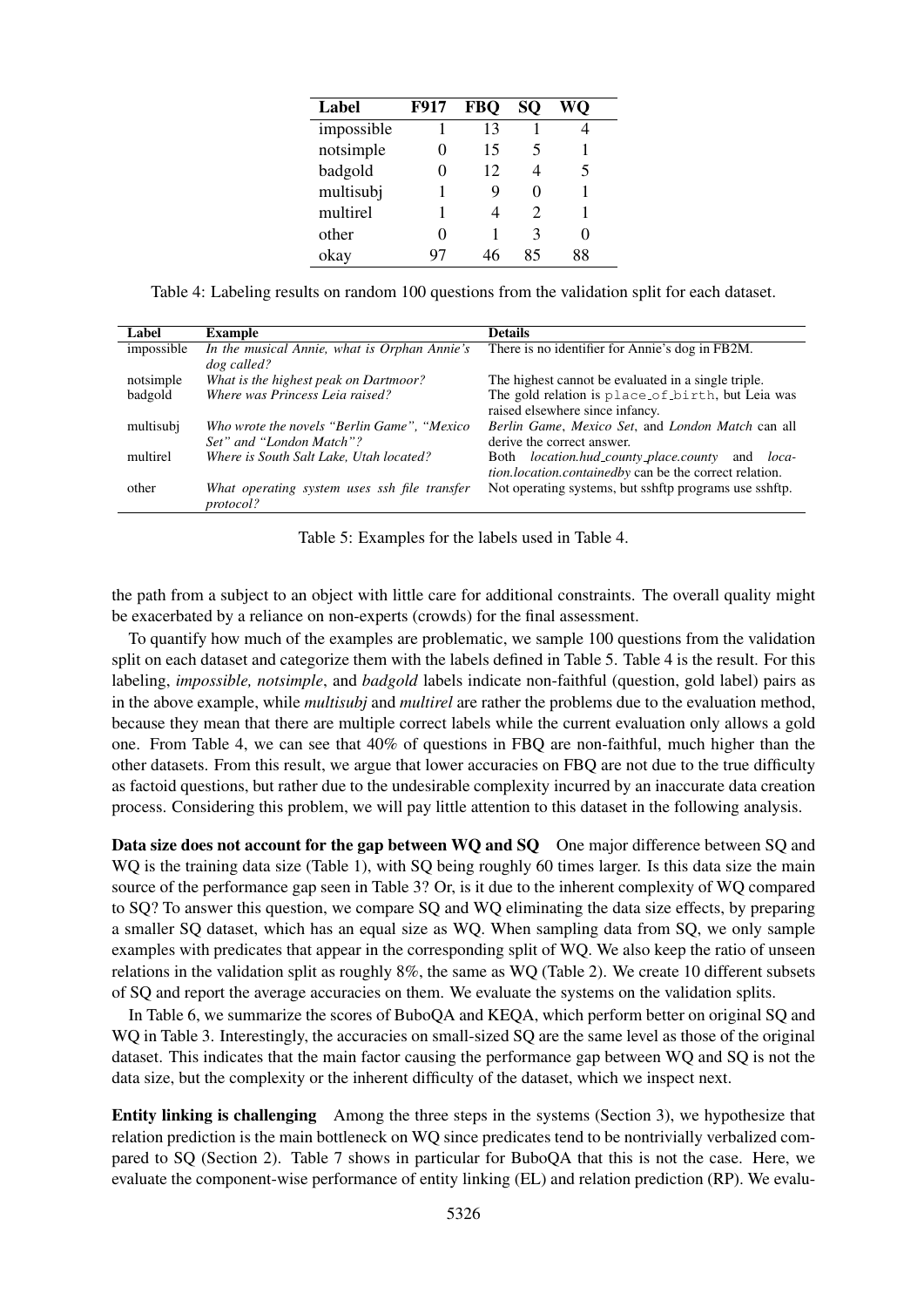| <b>Dataset</b>         | <b>BuboOA</b>    | <b>KEQA</b>      |
|------------------------|------------------|------------------|
| SQ (valid)             | 75.79            | 76.69            |
| Small-sized SQ (valid) | $73.47 \pm 1.69$ | $76.27 \pm 2.39$ |
| WQ (valid)             | 59.32            | 66.15            |

Table 6: Comparison of end-to-end accuracies (on the validation split) across SQ, small-sized SQ, and WQ. The scores for small-sized SQ are averaged across 10 cases (see body).

| <b>Dataset</b> | BuboQA-Final BuboQA-EL BuboQA-RP KEQA-Final |       |       |       | KEQA-EL KEQA-RP |       |
|----------------|---------------------------------------------|-------|-------|-------|-----------------|-------|
| <b>FBQ</b>     | 38.25                                       | 58.28 | 81.21 | 28.73 | 47.62           | 55.42 |
| <b>SO</b>      | 74.81                                       | 90.40 | 95.64 | 75.35 | 90.74           | 94.38 |
| WQ             | 61.23                                       | 78.23 | 90.92 | 65.19 | 82.75           | 84.97 |

Table 7: Comparison of module-level accuracies ( $R@50$  for entity linking (EL) and  $R@5$  for relation prediction (RP)) for BuboQA and KEQA. "Final" denotes end-to-end top-1 accuracies.

| <b>Training</b> | <b>Test</b> | <b>BuboQA-Final</b> | <b>BuboQA-EL</b> | <b>BuboOA-RP</b> | <b>KEOA-Final</b> | <b>KEQA-EL</b>    | <b>KEQA-RP</b>  |
|-----------------|-------------|---------------------|------------------|------------------|-------------------|-------------------|-----------------|
| <b>FBO</b>      | F917        | 17.29               | 70.32            | 29.11            | 36.02             | 60.81             | 60.23           |
|                 | SO.         | $23.77(-51.04)$     | $71.96(-18.44)$  | $39.79(-55.85)$  | $41.83(-33.52)$   | $69.94(-20.80)$   | $71.79(-22.59)$ |
|                 | WO.         | $29.10(-32.13)$     | $69.85(-8.38)$   | $59.95(-30.97)$  | $33.18(-32.01)$   | 75.32(<br>$-7.43$ | $62.86(-22.11)$ |
| SQ              | F917        | 40.92               | 85.30            | 55.04            | 45.24             | 69.45             | 69.45           |
|                 | <b>FBO</b>  | $20.08(-18.17)$     | $48.62(-9.66)$   | $49.00(-32.21)$  | $14.03(-14.70)$   | $34.06(-13.56)$   | $37.73(-17.69)$ |
|                 | WO.         | $41.79(-19.44)$     | $75.90(-2.33)$   | $78.11(-12.81)$  | $40.40(-24.79)$   | $74.62(-08.13)$   | $67.05(-17.92)$ |
| <b>WO</b>       | F917        | 12.68               | 65.99            | 18.44            | 32.85             | 59.08             | 54.47           |
|                 | <b>FBO</b>  | $07.94(-30.31)$     | $35.25(-23.03)$  | $24.79(-56.42)$  | $08.90(-19.83)$   | $36.20(-11.42)$   | $26.07(-29.35)$ |
|                 | SO.         | $16.46(-58.35)$     | $66.71(-23.69)$  | $25.00(-70.64)$  | $38.01(-37.34)$   | $68.49(-22.25)$   | $65.00(-29.38)$ |

Table 8: Comparison of module-level accuracies in the dataset transfer setting. Final: end-to-end accuracy; EL: R@50; and RP: R@5. The number in brackets denotes the difference from the non-transfer baseline (Table 7). The cells for FBQ are represented in gray considering the issues in the dataset.

ate R@50 for EL and R@5 for RP, which are the sizes of candidates in two components of BuboQA.<sup>10</sup> We can see that for both systems EL scores degrade about 10 points from SQ to WQ, which is roughly the same level as decreases in final accuracies. Accuracy of entity linking is critical for both systems because, at the final query generation step, predicate candidates are restricted to ones connected to the selected entities. This means that if the entity linking performs poorly, that can be a bottleneck of the entire system. KEQA suffers from a larger decrease of RP (94.38 $\rightarrow$ 84.97) than BuboQA (95.64 $\rightarrow$ 90.92), but we conjecture that this can be mainly attributed to the dependence of RP on EL for KEQA (footnote 10).

Inspecting the errors of entity linking by BuboQA, we find a particularly challenging case, specific to WO, is the superficially ambiguous entities, such as "*Mexico*", which matches to more than 1,000 different entities in Freebase, according to the inverted index by BuboQA. In the top candidates, we notice that many entities are song and album names. The handling of these ambiguous entities is challenging for BuboQA since it does not rely on statistical techniques for disambiguation (only the Levinstein distance). This suggests that we need a more sophisticated entity linker exploiting a context for disambiguation. KEQA's approach is promising, but the current system has an opposite problem, as we discuss in the next section.

#### 4.3 What makes dataset transfer challenging?

So far we have seen that the system's performance gaps between two datasets, SQ and WQ, largely come from the gaps in entity linking performance. Can the same explanation hold for the large gaps with the

<sup>&</sup>lt;sup>10</sup> For KEOA, we get the same numbers of candidates for EL and RP that are closest to the predicted embeddings in the vector space. In this process, we restrict the candidates for RP as ones that are connected to one of the entity candidates, mimicking the final process of the system.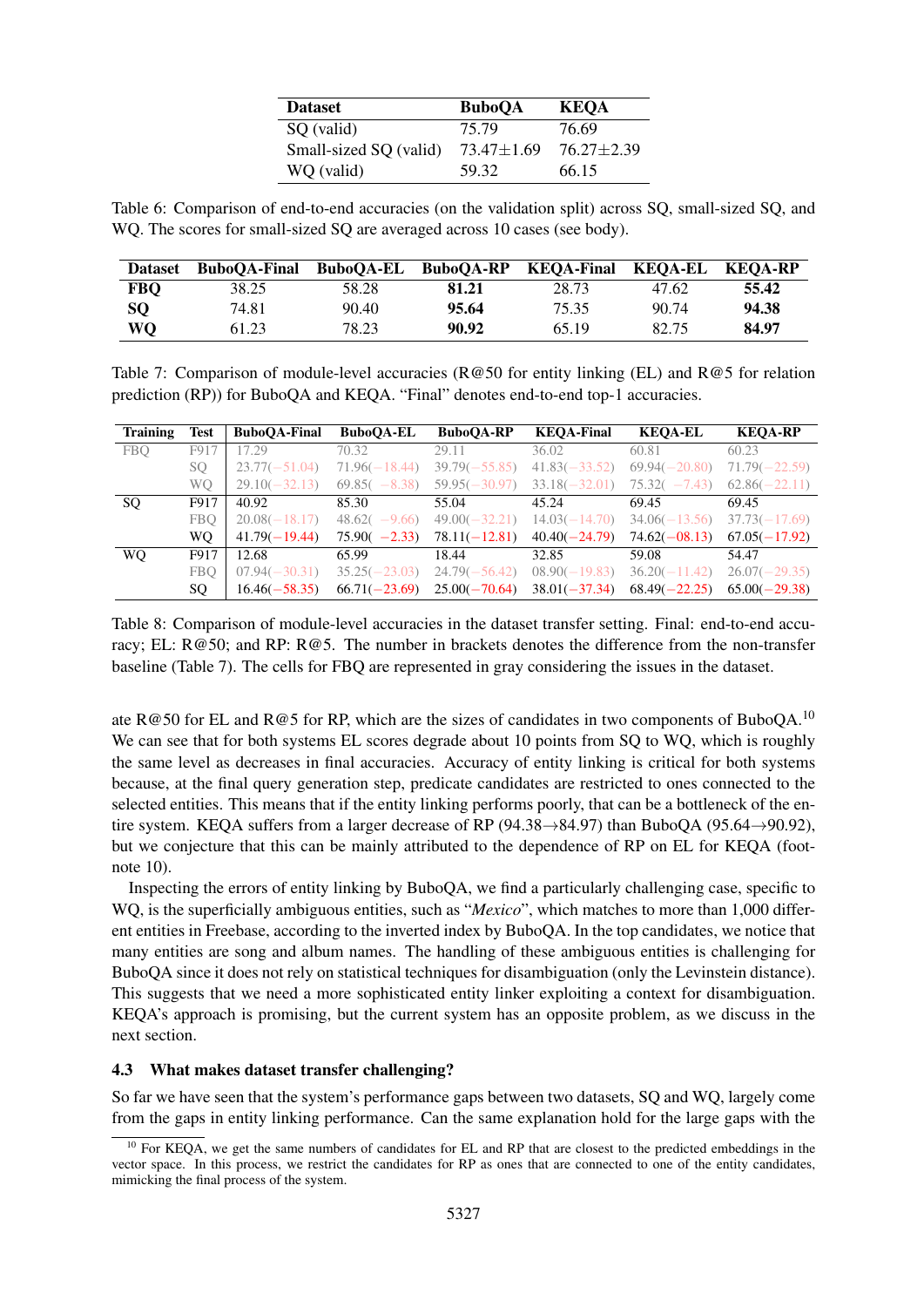| Label       | <b>BuboOA</b>               |    | HR-BiLSTM KBQA-Adapter | <b>KEOA</b> |
|-------------|-----------------------------|----|------------------------|-------------|
| relnotfound | 8                           | 3  |                        | 9           |
| wrongent    | 14                          | 13 | 12                     | 35          |
| wrongrel    | 23                          | 23 | 21                     | 31          |
| ambient     | $\mathcal{D}_{\mathcal{A}}$ |    |                        |             |
| ambirel     | 29                          | 27 | 18                     | 24          |
| unknown     |                             |    |                        |             |
| other       |                             |    |                        |             |
| Total       | 83                          |    | 59                     | 100         |

Table 9: Labeling of errors on examples (in the validation set of WQ), which are missed by changing the training data from WQ to SQ. Bold font denotes the errors on relation prediction.

| Label       | <b>Example</b>                                   | <b>Datails</b>                                          |
|-------------|--------------------------------------------------|---------------------------------------------------------|
| relnotfound | Who was vice president under Lincoln?            | Gold relation us_president.vice_president               |
|             |                                                  | is an unseen relation (not appear in the SQ training    |
|             |                                                  | split).                                                 |
| wrongent    | What to do with kids in phx $az$ ?               | The systems finds a different entity than the correct   |
|             |                                                  | entity Phoenix, Arizona.                                |
| wrongrel    | What money is used in England?                   | The systems finds a different relation than the correct |
|             |                                                  | location.country.currency_used.                         |
| ambient     | Where were the Chickasaw Indians located?        | Predicted entity is Chickasaw Nation while gold         |
|             |                                                  | entity is Chickasaw. Both are OK on Freebase.           |
| ambirel     | Who is Aidan Davis?                              | Gold answer is people.person.profession,                |
|             |                                                  | but prediction is common.topic.notable_types.           |
| unknown     | Where was the battle of Antietam creek?          | The system outputs nothing by failing to bridge pre-    |
|             |                                                  | dicted entities and relations.                          |
| other       | What is the actual current local time now in uk? | Freebase cannot answer the current time.                |

Table 10: Examples for the labels used in Table 9

dataset transfer setting in Table 3? To answer this question, Table 8 summarizes the submodule accuracies for the transfer setting, on which the numbers in parentheses are degradations from the *non-transfer* setting. For example, R@50 of BuboQA's entity linking drops 2.33 points on WQ, when changing training data from WQ to SQ. From the table, we can see that score drops are more severe in relation prediction. We conjecture that entity linking is less affected by transfer because expressions of entities (e.g., the name of a person) are relatively fixed compared to predicates across datasets.

To confirm what kinds of questions become hard by shifting training data, we manually analyze errors on examples from SQ→WQ case in Table 8. This analysis is on the validation split. For each system, we select up to 100 examples, which are originally solved, but failed when trained on WQ, and categorize the errors according to Table 10. If multiple labels would apply, we choose the highest one from the table. Since an entity linking error often accompanies a relation prediction error (Section 4.2), we prioritize errors related to entity linking (under the same category). The top priority for *relnotfound* (zero-shot relation prediction) is under the assumption that they are particularly hard for models.

Table 9 shows the result. Note that the total numbers are not 100 for some systems, because we only consider examples that original models (trained on WQ) answer correctly. We can see that errors related to relation prediction are dominant across systems, which is consistent with Table 8. We distinguish two types of relation errors: *wrongrel* means a totally wrong prediction while *ambirel* is a spurious error, for which, the predicted relation leads to the correct answer on Freebase, but the current label-based metric penalizes it. We find that most of this latter case occurs by ambiguities of profession and notable types, which are often aliases. For a question "*who is* . . .*?*", the gold relation of SQ is often notable types, but that is often profession in WQ. This can be seen as a kind of dataset bias, and one way to resolve it is to change the evaluation metric to evaluate the answers, not labels. Under the current metric, this can be seen as an inherent limitation of solving all questions under the dataset transfer setting. While these are spurious, the other half of relation prediction errors are *wrongrel*. We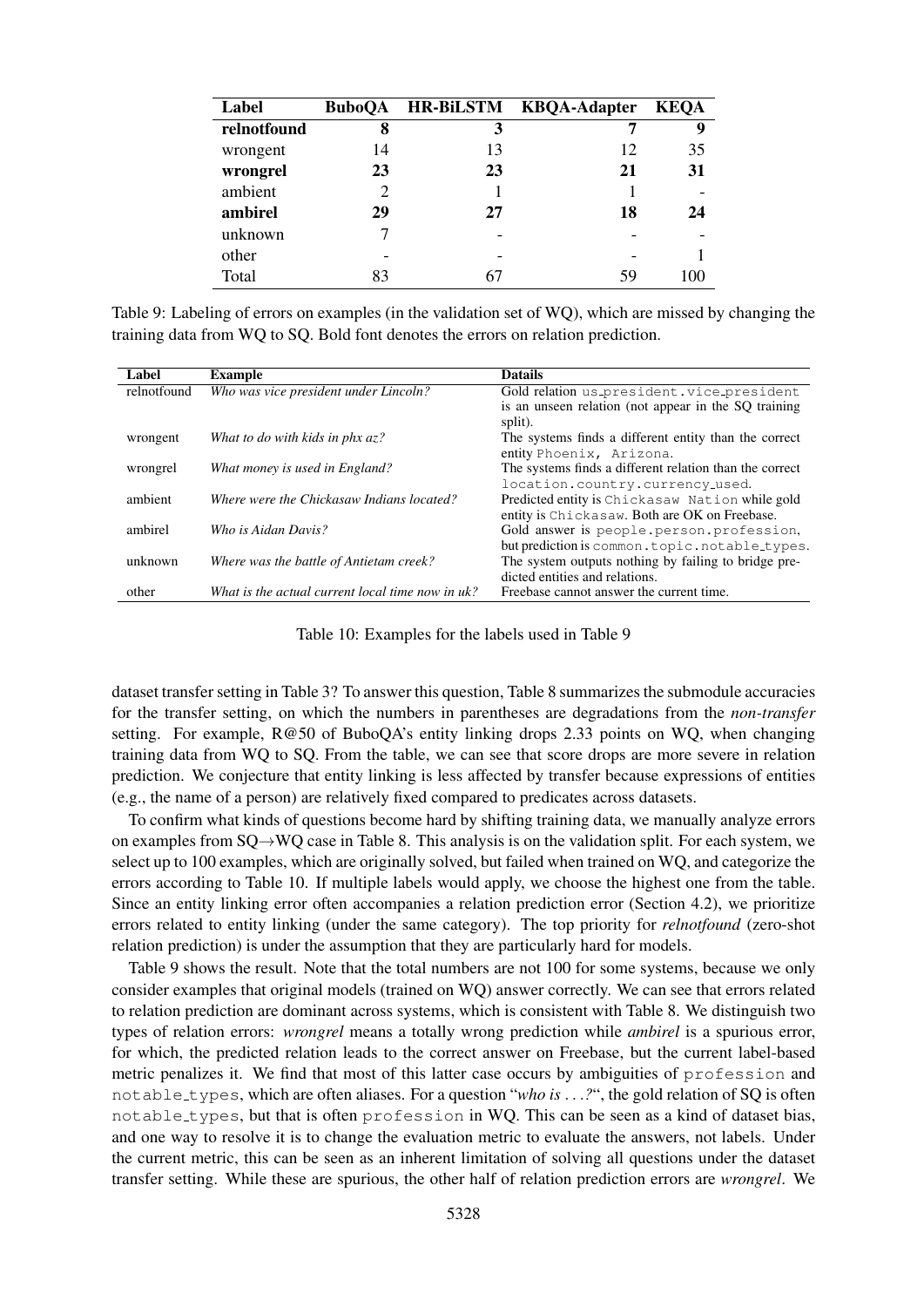| <b>Test dataset</b> |                               | BuboQA HR-BiLSTM KBQA-Adpater | KEOA                          |
|---------------------|-------------------------------|-------------------------------|-------------------------------|
| F917                | $43.80(+1.98)$ $55.33(-0.87)$ |                               | $59.08(-0.29)$ $46.69(+1.45)$ |
| <b>FBO</b>          | $36.01(-2.24)$ $28.64(+0.24)$ |                               | $26.55(-2.23)$ $27.07(-1.66)$ |
| SO.                 | $74.18(-0.63)$ $71.87(-0.43)$ |                               | $71.56(-0.45)$ $74.89(-0.46)$ |
| WO.                 | $60.65(-0.58)$ $45.05(-4.89)$ |                               | $46.33(-3.03)$ $61.35(-3.84)$ |

Table 11: The final top-1 accuracies by a single model trained on a union of FBQ, SQ, WQ training set. The number in brackets denotes the difference from the model trained on a single target dataset (in Table 3). F917 is compared with the best model (best training data) for each system.

find that these are essentially due to different paraphrasing patterns of a predicate across datasets, as we discussed in Section 2, and this result suggests such variation for a predicate is the main challenge for the transfer.

Finally, we notice that KEQA contains more entity linking errors (*wrongent*), and in many cases, these errors are distinguished in that they are completely irrelevant to the target entity. This suggests that the KEQA entity linker would be more affected by a dataset bias, possibly due to not relying on a string match when linking. An interesting future direction is an extension with additional features to take into account the surface similarities as in BuboQA, which would lead to more robust generalization.

#### 4.4 Effects of combining datasets

Our final experiment is to see the performance of a model trained on the union of the target datasets. This is inspired by the recent success of MultiQA (Talmor and Berant, 2019), which, on reading comprehension, shows that a single model trained on the union of multiple datasets outperforms a model trained specifically on each single dataset. We combine training data of FBQ, SQ, and WQ, and train a model on it. We are particularly interested in whether the accuracy of WQ improves with the help of statistical cues from other datasets, although we have seen that the transfer from SQ only is hard. Table 11 is the result along with the amount of increase/decrease from a model trained on the single dataset (corresponding to the test data). We can see that the model can handle each dataset well on average, but in most cases, the scores do not improve from the single dataset baselines.

This result might be reasonable from our detailed analysis so far. In Section 4.2, we find that the main challenge on remaining errors of WQ is in ambiguous and difficult cases of entity linking. However, entity linking of BuboQA is lexical pattern-based, not statistical, indicating that additional statistical cues from SQ are not very helpful for saving the difficult cases. For KEQA, we find that its entity linking performance is worse on WQ when trained only on SQ (Table 9). This suggests that, although it is statistical, KEQA does not exploit useful features from SQ examples to handle WQ, at least regarding entity linking. A better model or a learning method could utilize the data with different distribution in a clever way, but our analysis suggests that current methods do not have such an ability.

# 5 Conclusion

Through several experiments, we have shown that although the system performance on SimpleQuestions dataset is getting better and close to the upper bound, that does not indicate a more general success of simple factoid question answering overall. The main cause of this mismatch is that, as we have seen, there is often an inverse relationship between the *ease* of data collection and *naturalness* of collected questions. We found that although the data creation of SimpleQuestions, starting from a KB fact and verbalizing by a crowd worker, is advantageous in terms of scalability, the resulting dataset is too simple, as we demonstrated that the systems can achieve high accuracies even with a limited amount of training data. WebQuestions, on the other hand, is a collection of real user queries with several challenges including ambiguous entity mentions, but such questions are more difficult to collect, in particular in terms of the coverage of entities and relations. It is ideal that systems trained on a simpler and scalable dataset become robust on the questions outside of the distribution of the training data, but our experiment on dataset transfer suggests that the current approaches do not achieve this.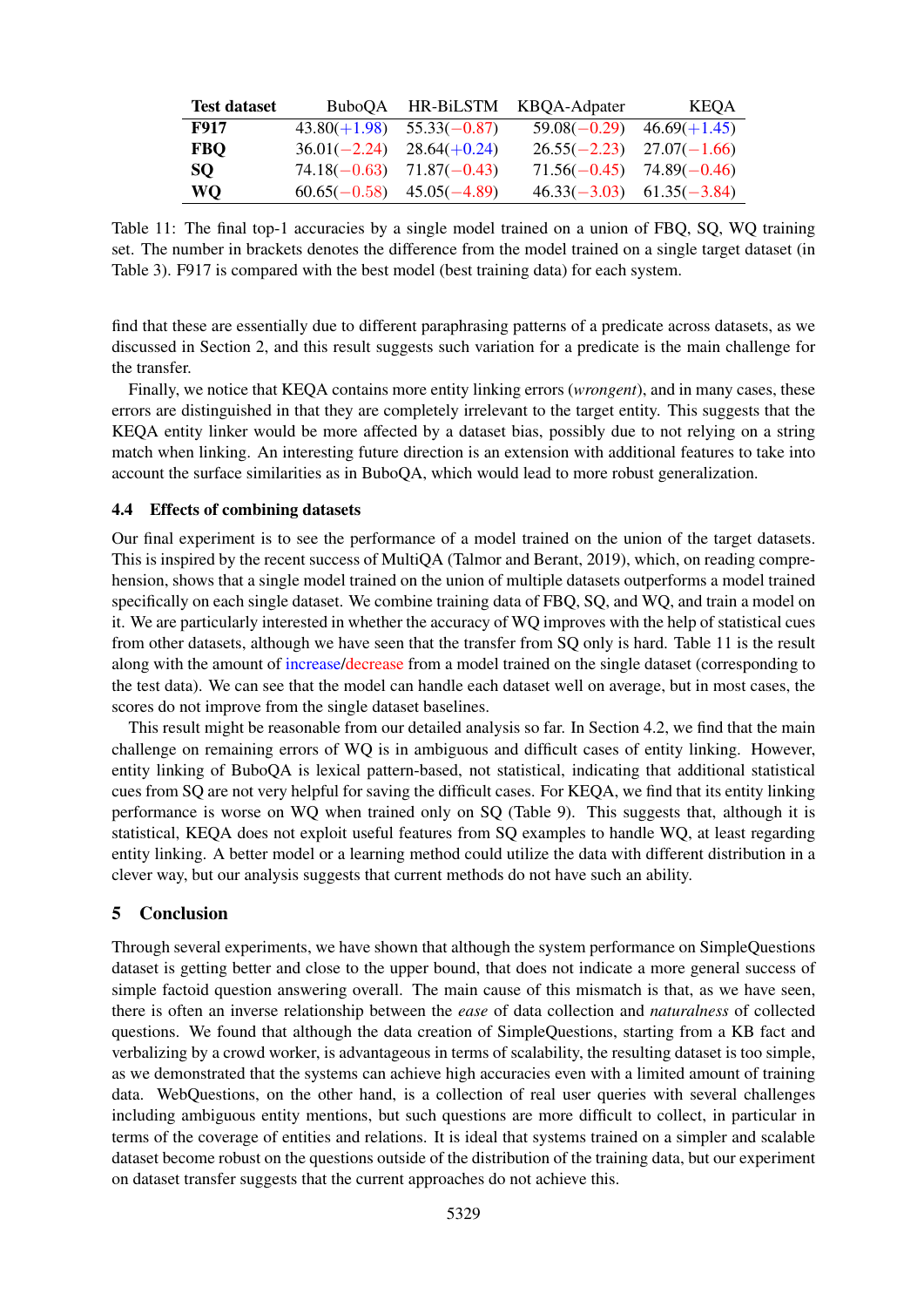We suppose there are two possible directions toward general simple question answering, or question answering over a knowledge base in general. The first is to improve the dataset quality. We need to create a dataset, that is real and challenging, while still being scalable. FreebaseQA can be seen as an attempt toward this goal, but we found that this dataset has several issues. Another direction is to invent a model or a learning mechanism that can generalize robustly from biased datasets. Our data union can be seen as a simple approach toward this end, but we found that current models do not exploit useful information beyond each target dataset. More sophisticated approaches, such as distributionally robust optimization (Delage and Ye, 2010; Oren et al., 2019), may help. Another promising way is relying on strong pretrained language models, including BERT (Devlin et al., 2019). We have not included BERTbased models in this paper, because its application on SimpleQuestion has not outperformed a simpler baseline so far (Lukovnikov et al., 2019), and it is also nontrivial to integrate BERT with knowledge graph embeddings, which is necessary for KEQA-based approach and is currently actively studied (Peters et al., 2019; Weijie et al., 2020). The integration of such approaches, along with robustness evaluation as done in this paper, will be of practical importance toward robust question answering not specific to a single dataset.

#### Acknowledgements

This paper is based on results obtained from projects JPNP20006 and JPNP15009, commissioned by the New Energy and Industrial Technology Development Organization (NEDO), and also with the support of RIKEN–AIST Joint Research Fund (Feasibility study). For experiments, computational resource of AI Bridging Cloud Infrastructure (ABCI) provided by National Institute of Advanced Industrial Science and Technology (AIST) was used.

#### References

- Junwei Bao, Nan Duan, Zhao Yan, Ming Zhou, and Tiejun Zhao. 2016. Constraint-based question answering with knowledge graph. In *Proceedings of COLING 2016, the 26th International Conference on Computational Linguistics: Technical Papers*, pages 2503–2514, Osaka, Japan, December. The COLING 2016 Organizing Committee.
- Hannah Bast and Elmar Haussmann. 2015. More accurate question answering on freebase. In *Proceedings of the 24th ACM International on Conference on Information and Knowledge Management*, CIKM '15, page 1431–1440, New York, NY, USA. Association for Computing Machinery.
- Jonathan Berant, Andrew Chou, Roy Frostig, and Percy Liang. 2013. Semantic parsing on Freebase from questionanswer pairs. In *Proceedings of the 2013 Conference on Empirical Methods in Natural Language Processing*, pages 1533–1544, Seattle, Washington, USA, October. Association for Computational Linguistics.
- Antoine Bordes, Nicolas Usunier, Alberto Garcia-Duran, Jason Weston, and Oksana Yakhnenko. 2013. Translating embeddings for modeling multi-relational data. In C. J. C. Burges, L. Bottou, M. Welling, Z. Ghahramani, and K. Q. Weinberger, editors, *Advances in Neural Information Processing Systems 26*, pages 2787–2795. Curran Associates, Inc.
- Antoine Bordes, Nicolas Usunier, Sumit Chopra, and Jason Weston. 2015. Large-scale simple question answering with memory networks. *ArXiv*, abs/1506.02075.
- Qingqing Cai and Alexander Yates. 2013. Large-scale semantic parsing via schema matching and lexicon extension. In *Proceedings of the 51st Annual Meeting of the Association for Computational Linguistics (Volume 1: Long Papers)*, pages 423–433, Sofia, Bulgaria, August. Association for Computational Linguistics.
- Zihang Dai, Lei Li, and Wei Xu. 2016. CFO: Conditional focused neural question answering with large-scale knowledge bases. In *Proceedings of the 54th Annual Meeting of the Association for Computational Linguistics (Volume 1: Long Papers)*, pages 800–810, Berlin, Germany, August. Association for Computational Linguistics.
- Erick Delage and Yinyu Ye. 2010. Distributionally robust optimization under moment uncertainty with application to data-driven problems. *Operations research*, 58(3):595–612.
- Jacob Devlin, Ming-Wei Chang, Kenton Lee, and Kristina Toutanova. 2019. BERT: Pre-training of deep bidirectional transformers for language understanding. In *Proceedings of the 2019 Conference of the North American*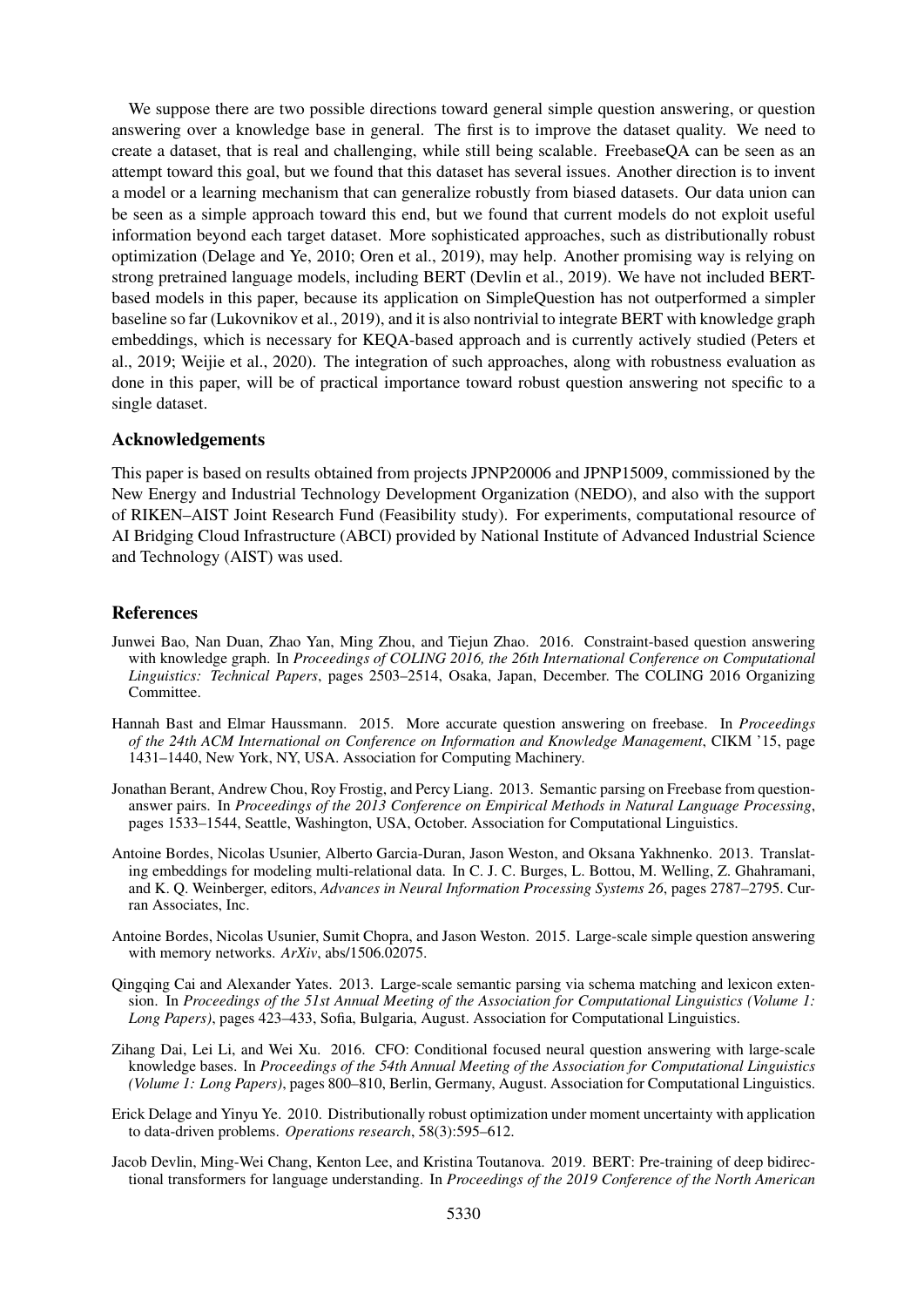*Chapter of the Association for Computational Linguistics: Human Language Technologies, Volume 1 (Long and Short Papers)*, pages 4171–4186, Minneapolis, Minnesota, June. Association for Computational Linguistics.

- Xu Han, Zhiyuan Liu, and Maosong Sun. 2018. Neural knowledge acquisition via mutual attention between knowledge graph and text. In Sheila A. McIlraith and Kilian Q. Weinberger, editors, *Proceedings of the Thirty-Second AAAI Conference on Artificial Intelligence, (AAAI-18), the 30th innovative Applications of Artificial Intelligence (IAAI-18), and the 8th AAAI Symposium on Educational Advances in Artificial Intelligence (EAAI-18), New Orleans, Louisiana, USA, February 2-7, 2018*, pages 4832–4839. AAAI Press.
- Xiao Huang, Jingyuan Zhang, Dingcheng Li, and Ping Li. 2019. Knowledge graph embedding based question answering. In *Proceedings of the Twelfth ACM International Conference on Web Search and Data Mining*, WSDM '19, pages 105–113, New York, NY, USA. ACM.
- Robin Jia and Percy Liang. 2017. Adversarial examples for evaluating reading comprehension systems. In *Proceedings of the 2017 Conference on Empirical Methods in Natural Language Processing*, pages 2021–2031, Copenhagen, Denmark, September. Association for Computational Linguistics.
- Kelvin Jiang, Dekun Wu, and Hui Jiang. 2019. FreebaseQA: A new factoid QA data set matching trivia-style question-answer pairs with Freebase. In *Proceedings of the 2019 Conference of the North American Chapter of the Association for Computational Linguistics: Human Language Technologies, Volume 1 (Long and Short Papers)*, pages 318–323, Minneapolis, Minnesota, June. Association for Computational Linguistics.
- Mandar Joshi, Eunsol Choi, Daniel S. Weld, and Luke Zettlemoyer. 2017. Triviaqa: A large scale distantly supervised challenge dataset for reading comprehension. In *Proceedings of the 55th Annual Meeting of the Association for Computational Linguistics*, Vancouver, Canada, July. Association for Computational Linguistics.
- Denis Lukovnikov, Asja Fischer, and Jens Lehmann. 2019. Pretrained transformers for simple question answering over knowledge graphs. In *The Semantic Web - ISWC 2019 - 18th International Semantic Web Conference, Auckland, New Zealand, October 26-30, 2019, Proceedings, Part I*, pages 470–486.
- Tom McCoy, Ellie Pavlick, and Tal Linzen. 2019. Right for the wrong reasons: Diagnosing syntactic heuristics in natural language inference. In *Proceedings of the 57th Annual Meeting of the Association for Computational Linguistics*, pages 3428–3448, Florence, Italy, July. Association for Computational Linguistics.
- Salman Mohammed, Peng Shi, and Jimmy Lin. 2018. Strong baselines for simple question answering over knowledge graphs with and without neural networks. In *Proceedings of the 2018 Conference of the North American Chapter of the Association for Computational Linguistics: Human Language Technologies, Volume 2 (Short Papers)*, pages 291–296, New Orleans, Louisiana, June. Association for Computational Linguistics.
- Aakanksha Naik, Abhilasha Ravichander, Norman Sadeh, Carolyn Rose, and Graham Neubig. 2018. Stress test evaluation for natural language inference. In *Proceedings of the 27th International Conference on Computational Linguistics*, pages 2340–2353, Santa Fe, New Mexico, USA, August. Association for Computational Linguistics.
- Yonatan Oren, Shiori Sagawa, Tatsunori Hashimoto, and Percy Liang. 2019. Distributionally robust language modeling. In *Proceedings of the 2019 Conference on Empirical Methods in Natural Language Processing and the 9th International Joint Conference on Natural Language Processing (EMNLP-IJCNLP)*, pages 4227–4237, Hong Kong, China, November. Association for Computational Linguistics.
- Matthew E. Peters, Mark Neumann, Robert Logan, Roy Schwartz, Vidur Joshi, Sameer Singh, and Noah A. Smith. 2019. Knowledge enhanced contextual word representations. In *Proceedings of the 2019 Conference on Empirical Methods in Natural Language Processing and the 9th International Joint Conference on Natural Language Processing (EMNLP-IJCNLP)*, pages 43–54, Hong Kong, China, November. Association for Computational Linguistics.
- Michael Petrochuk and Luke Zettlemoyer. 2018. SimpleQuestions nearly solved: A new upperbound and baseline approach. In *Proceedings of the 2018 Conference on Empirical Methods in Natural Language Processing*, pages 554–558, Brussels, Belgium, October-November. Association for Computational Linguistics.
- Siva Reddy, Oscar Täckström, Michael Collins, Tom Kwiatkowski, Dipanjan Das, Mark Steedman, and Mirella Lapata. 2016. Transforming dependency structures to logical forms for semantic parsing. *Transactions of the Association for Computational Linguistics*, 4:127–140.
- Marco Tulio Ribeiro, Tongshuang Wu, Carlos Guestrin, and Sameer Singh. 2020. Beyond accuracy: Behavioral testing of NLP models with CheckList. In *Proceedings of the 58th Annual Meeting of the Association for Computational Linguistics*, pages 4902–4912, Online, July. Association for Computational Linguistics.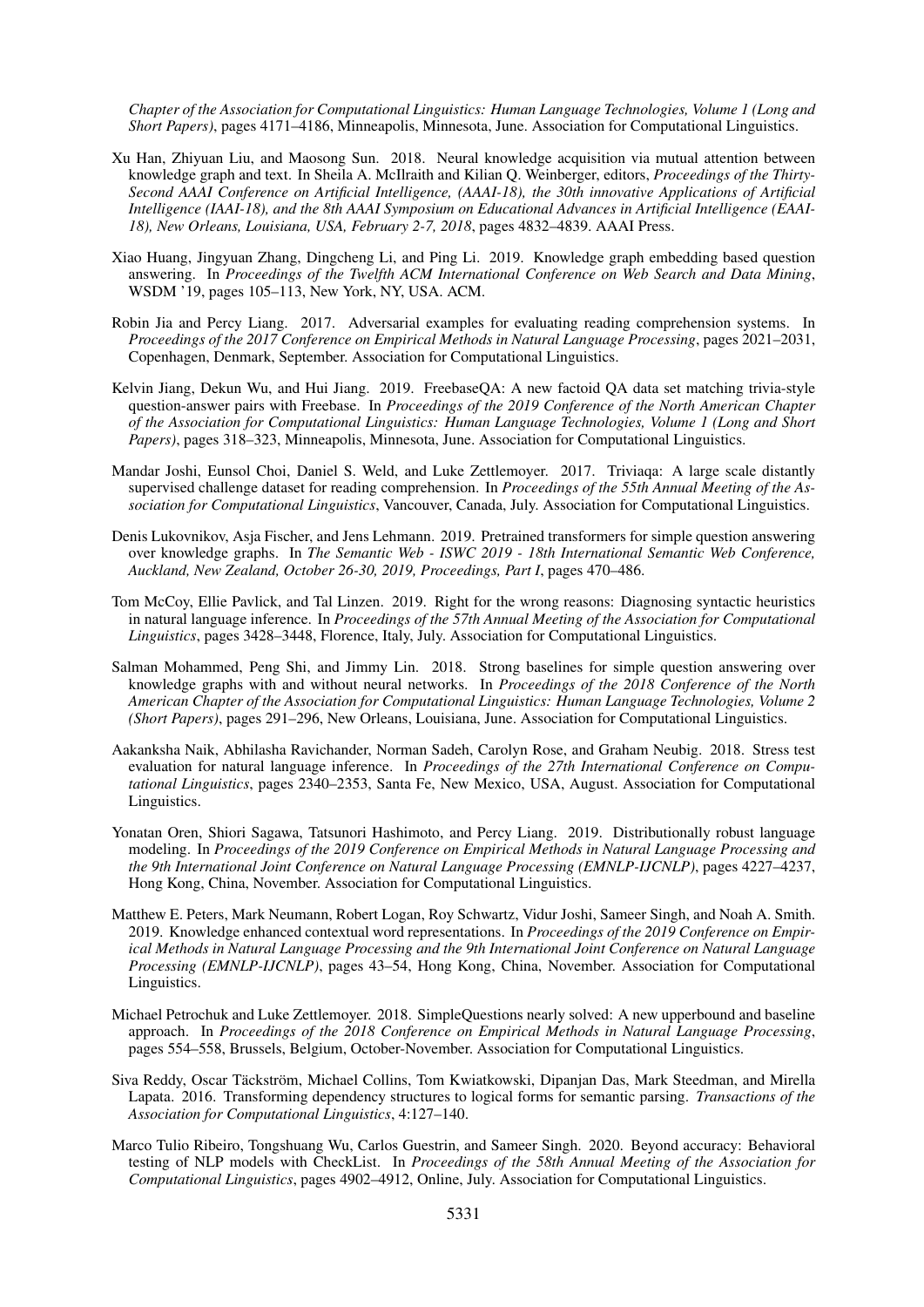- Alon Talmor and Jonathan Berant. 2018. The web as a knowledge-base for answering complex questions. In *Proceedings of the 2018 Conference of the North American Chapter of the Association for Computational Linguistics: Human Language Technologies, Volume 1 (Long Papers)*, pages 641–651, New Orleans, Louisiana, June. Association for Computational Linguistics.
- Alon Talmor and Jonathan Berant. 2019. MultiQA: An empirical investigation of generalization and transfer in reading comprehension. In *Proceedings of the 57th Annual Meeting of the Association for Computational Linguistics*, pages 4911–4921, Florence, Italy, July. Association for Computational Linguistics.
- Priyansh Trivedi, Gaurav Maheshwari, Mohnish Dubey, and Jens Lehmann. 2017. Lc-quad: A corpus for complex question answering over knowledge graphs. In Claudia d'Amato, Miriam Fernandez, Valentina Tamma, Freddy Lecue, Philippe Cudre-Mauroux, Juan Sequeda, Christoph Lange, and Jeff Heflin, editors, ´ *The Semantic Web – ISWC 2017*, pages 210–218, Cham. Springer International Publishing.
- Ferhan Ture and Oliver Jojic. 2017. No need to pay attention: Simple recurrent neural networks work! In *Proceedings of the 2017 Conference on Empirical Methods in Natural Language Processing*, pages 2866–2872, Copenhagen, Denmark, September. Association for Computational Linguistics.
- Yushi Wang, Jonathan Berant, and Percy Liang. 2015. Building a semantic parser overnight. In *Proceedings of the 53rd Annual Meeting of the Association for Computational Linguistics and the 7th International Joint Conference on Natural Language Processing (Volume 1: Long Papers)*, pages 1332–1342, Beijing, China, July. Association for Computational Linguistics.
- Liu Weijie, Zhou Peng, Zhao Zhe, Wang Zhiruo, Ju Qi, Deng Haotang, and Wang Ping. 2020. K-BERT: Enabling language representation with knowledge graph. In *Proceedings of AAAI 2020*.
- Peng Wu, Shujian Huang, Rongxiang Weng, Zaixiang Zheng, Jianbing Zhang, Xiaohui Yan, and Jiajun Chen. 2019. Learning representation mapping for relation detection in knowledge base question answering. In *Proceedings of the 57th Annual Meeting of the Association for Computational Linguistics*, pages 6130–6139, Florence, Italy, July. Association for Computational Linguistics.
- Wen-tau Yih, Ming-Wei Chang, Xiaodong He, and Jianfeng Gao. 2015. Semantic parsing via staged query graph generation: Question answering with knowledge base. In *Proceedings of the 53rd Annual Meeting of the Association for Computational Linguistics and the 7th International Joint Conference on Natural Language Processing (Volume 1: Long Papers)*, pages 1321–1331, Beijing, China, July. Association for Computational Linguistics.
- Wen-tau Yih, Matthew Richardson, Chris Meek, Ming-Wei Chang, and Jina Suh. 2016. The value of semantic parse labeling for knowledge base question answering. In *Proceedings of the 54th Annual Meeting of the Association for Computational Linguistics (Volume 2: Short Papers)*, pages 201–206, Berlin, Germany, August. Association for Computational Linguistics.
- Wenpeng Yin, Mo Yu, Bing Xiang, Bowen Zhou, and Hinrich Schütze. 2016. Simple question answering by attentive convolutional neural network. In *Proceedings of COLING 2016, the 26th International Conference on Computational Linguistics: Technical Papers*, pages 1746–1756, Osaka, Japan, December. The COLING 2016 Organizing Committee.
- Mo Yu, Wenpeng Yin, Kazi Saidul Hasan, Cicero dos Santos, Bing Xiang, and Bowen Zhou. 2017. Improved neural relation detection for knowledge base question answering. In *Proceedings of the 55th Annual Meeting of the Association for Computational Linguistics (Volume 1: Long Papers)*, pages 571–581, Vancouver, Canada, July. Association for Computational Linguistics.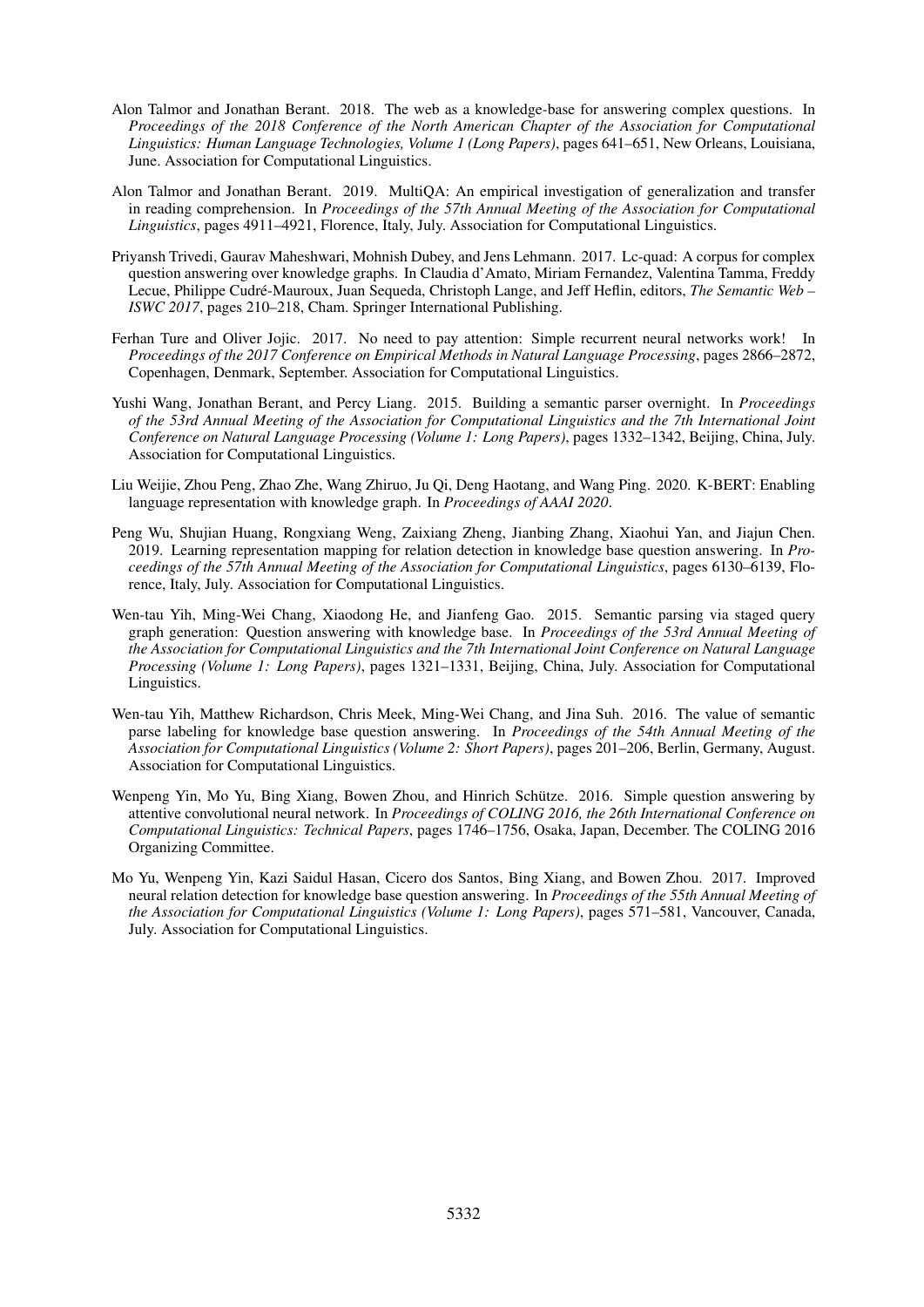#### Appendix A The pipeline for HR-BiLSTM and KBQA-Adapter

In this pipeline, rather than the three steps for BuboQA, entity linking will be performed twice. Specifically, the initial entity linking step outputs  $s_{\text{linker}}(e; q)$ , which is a score for entity e on question q, for  $K$ -best candidates, and for each relation  $r$  that is connected from these candidate entities, relation score  $s_{rel}(r; q)$  is calculated by the relation prediction module. These scores are then used to recalculate the final entity scores  $s_{\text{rerank}}(e; q)$ , which will be used in the query generation step along with  $s_{\text{linker}}(e; q)$ for ranking  $(e, r)$ .

Although Yu et al. (2017) report the equation for  $s_{\text{rerank}}(e; q)$  their hyperparameters are not specified, and we find that reproducing their results with that equation is difficult. We instead find that calculating  $s_{\text{rerank}}(e; q)$  by a similar equation to the one used in the final step of BuboQA works well:

$$
s_{\text{rerank}}(e;q) = 0.6 \cdot s_{\text{linker}}(e;q) + 0.1 \cdot \max_{r \in R_e} s_{\text{rel}}(r;q). \tag{1}
$$

The weights (0.6 and 0.1) are the default values for BuboQA. Given these scores, the final query generation will be done by the same module as BuboQA.

Apart from Yu et al. (2017) we do not reduce the number of entity candidates with entity reranking (Eq 1). This means we just rescore the 50 candidates found by the BuboQA entity linker.

| <b>Training</b> | <b>Test</b> | <b>BuboQA</b>   | <b>HR-BiLSTM</b> | <b>KBQA-Adpater</b> | <b>KEQA</b>      |
|-----------------|-------------|-----------------|------------------|---------------------|------------------|
| FBQ+SQ          | <b>F917</b> | $44.96(+04.04)$ | $57.06(+00.86)$  | $59.37(+00.00)$     | $46.69(+01.45)$  |
|                 | <b>FBO</b>  | $34.58(-03.67)$ | $28.73(+00.33)$  | $26.97(-01.81)$     | $27.50(-01.23)$  |
|                 | SQ          | $74.33(-00.48)$ | $72.37(+00.07)$  | $71.65(-00.36)$     | $74.90(-00.45)$  |
|                 | WQ          | $46.80(-14.43)$ | $33.88(-16.06)$  | $37.83(-11.53)$     | $43.54(-21.65)$  |
| <b>Training</b> | <b>Test</b> | <b>BuboQA</b>   | <b>HR-BILSTM</b> | <b>KBQA-Adpater</b> | <b>KEQA</b>      |
| FBO+WO          | <b>F917</b> | $21.33(-19.59)$ | $38.04(-18.16)$  | $40.06(-19.31)$     | $36.89 (-08.35)$ |
|                 | <b>FBQ</b>  | $37.63(-00.62)$ | $30.07(+01.67)$  | $27.88(-00.90)$     | $29.12(+00.39)$  |
|                 | <b>SQ</b>   | $26.50(-48.31)$ | $43.69(-28.61)$  | $44.22(-27.79)$     | $45.92(-29.43)$  |
|                 | WQ          | $62.17(+00.94)$ | $48.66(-01.28)$  | $47.73(-01.63)$     | $64.96(-00.23)$  |
| <b>Training</b> | <b>Test</b> | <b>BuboOA</b>   | <b>HR-BILSTM</b> | <b>KBOA-Adpater</b> | <b>KEOA</b>      |
| $SO+WO$         | <b>F917</b> | $40.06(-00.86)$ | $54.76(-01.44)$  | $57.64(-01.73)$     | $47.84(+02.60)$  |
|                 | <b>FBO</b>  | $21.65(-16.60)$ | $20.03(-08.37)$  | $18.74(-10.04)$     | $13.89(-14.83)$  |
|                 | <b>SQ</b>   | $74.56(-00.25)$ | $72.36(+00.06)$  | $71.98(-00.03)$     | $75.16(-00.19)$  |
|                 | WQ          | $58.44(-02.79)$ | $46.57(-03.37)$  | $44.94(-04.43)$     | $61.00(-04.19)$  |

#### Appendix B All results of combining two datasets

Table A: Experimental results of BuboQA, HR-BiLSTM, KBQA-Adapter, and KEQA with the FQ+SQ, FQ+WQ, and SQ+WQ. The number in bracket means the difference of accuracy with the same trainingtest dataset experiments shown as Table 3. F917 is compared with the best model (best training data) for each system.